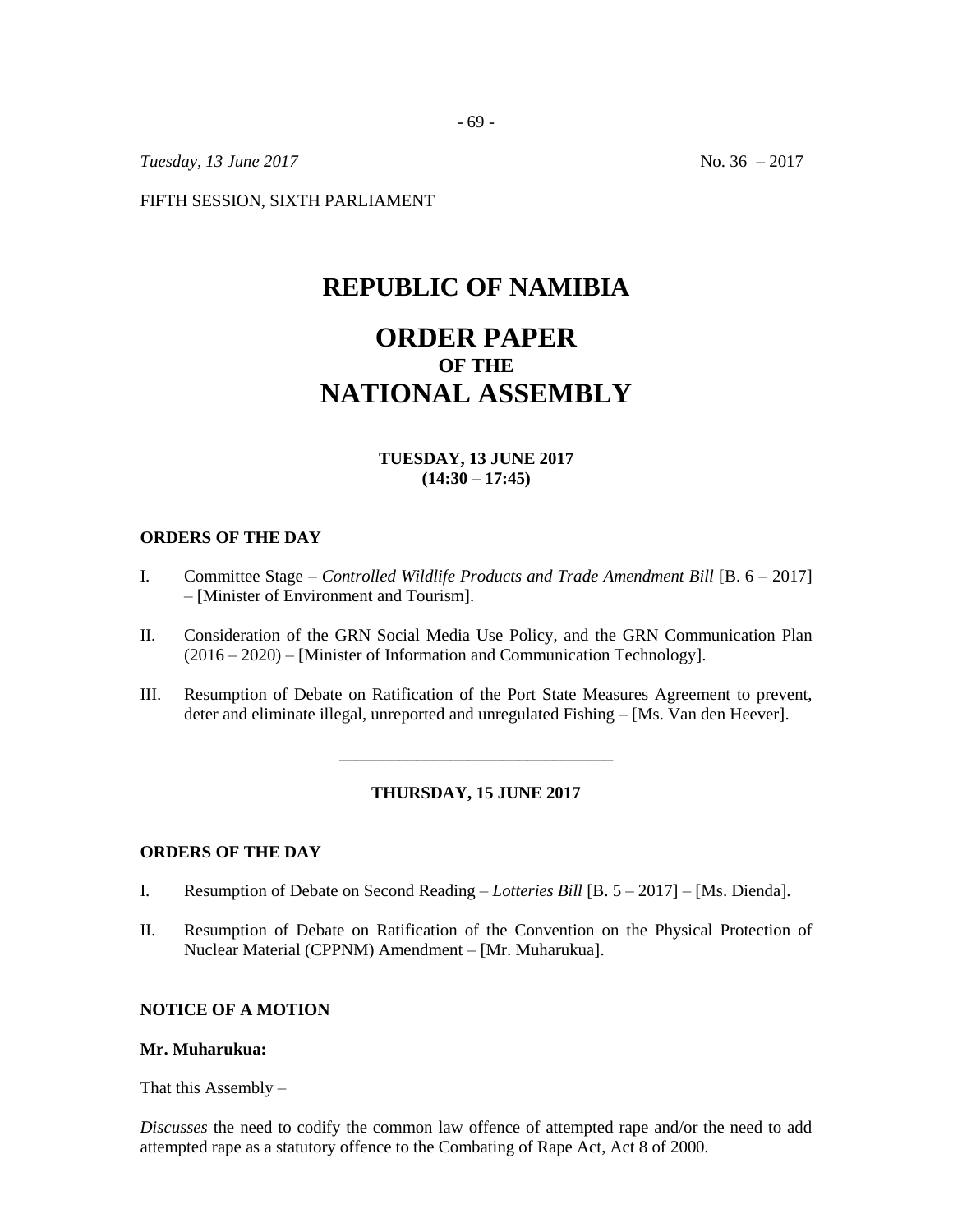# **TUESDAY, 20 JUNE 2017**

\_\_\_\_\_\_\_\_\_\_\_\_\_\_\_\_\_\_\_\_\_\_\_\_\_\_\_\_\_\_\_\_

## **ORDER OF THE DAY**

Consideration of Reports of the Standing Committee on the benchmarking visits to Singapore and to Kenya, on the Motion on the 'Urban Resettlement Scheme which aimed at providing low cost housing in Namibia' – [Ms. Jagger].

#### **WEDNESDAY, 21 JUNE 2017**

\_\_\_\_\_\_\_\_\_\_\_\_\_\_\_\_\_\_\_\_\_\_\_\_\_\_\_\_\_\_\_\_

#### **NOTICES OF MOTIONS**

## I. **Mr. Jahanika:**

That this Assembly  $-$ 

*Discusses* and *debates* the improvement of service condition for traditional leaders and their subordinates.

## II. **Minister of Finance:**

That leave be given to introduce a Bill to amend the Usury Act, 1968 so as to provide for the limitation of finance charges in respect of microlending transaction; and to provide for incidental matters.

# III. **Minister of Finance:**

That leave be given to introduce a Bill to establish the Namibia Revenue Agency and to provide for its powers, functions and management; and to provide for incidental matters.

#### **TUESDAY, 27 JUNE 2017**

\_\_\_\_\_\_\_\_\_\_\_\_\_\_\_\_\_\_\_\_\_\_\_\_\_\_\_\_\_\_\_\_

## **NOTICE OF A MOTION**

## **Mr. Venaani:**

That this Assembly –

*Debates* the need to provide subsidized transportation for all students attending tertiary institutions as an incentive to create skills development in the country.